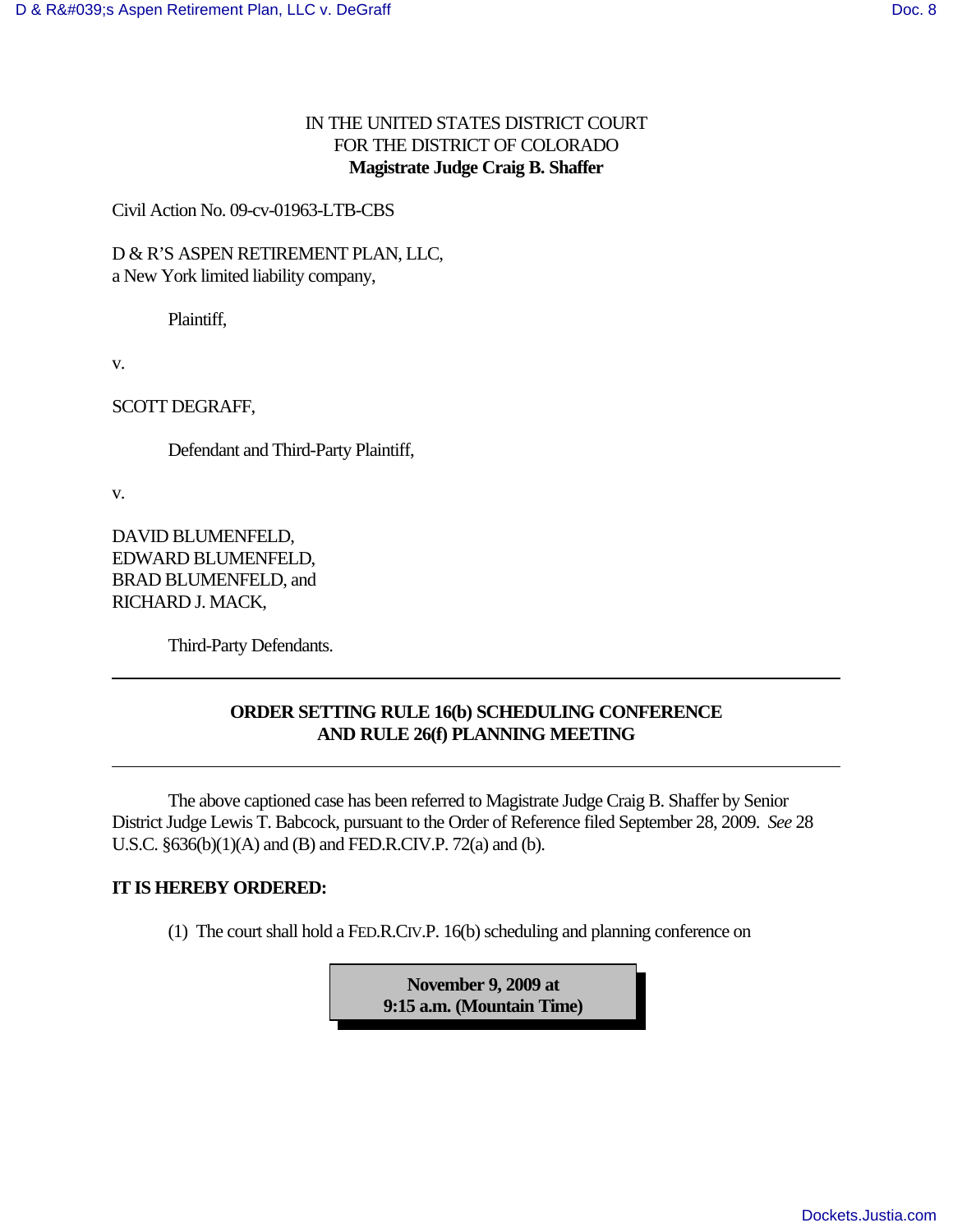The conference shall be held in Courtroom A-402, Fourth Floor, of the Alfred A. Arraj U.S. Courthouse, 901 19<sup>th</sup> Street, Denver, Colorado. If this date is not convenient for any party<sup>1</sup>, he or she shall confer with opposing parties and contact the court to reschedule the conference to a more convenient time. **Please remember that anyone seeking entry into the Alfred A. Arraj United States Courthouse will be required to show valid photo identification. See D.C.COLO.LCivR 83.2B**.

A copy of instructions for the preparation of a scheduling order and a form scheduling order can be downloaded from the Court's website at www.co.uscourts.gov/forms-frame.htm (Click on "Civil Forms" in the blue box at the top of the screen and scroll down to the bold heading "Standardized Order Forms"). Parties are to prepare the proposed scheduling order in accordance with the Court's form.

The parties shall submit their proposed scheduling order, pursuant to District of Colorado Electronic Case Filing ("ECF") Procedures V.L., on or before:

> **5:00 p.m. (Mountain Time) on November 2, 2009**

(2) In preparation for the scheduling/planning conference, the parties are directed to confer in accordance with FED.R.CIV.P. 26(f), on or before:

**October 19, 2009**

The court strongly encourages the parties to meet face to face, but should that prove impossible, the parties may meet by telephone conference. All parties are jointly responsible for arranging and attending the Rule 26(f) meeting.

During the Rule 26(f) meeting, the parties shall discuss the nature and basis of their claims and defenses and the possibilities for a prompt settlement or resolution of the case, make or arrange for the disclosures required by FED.R.CIV.P. 26(a)(1), and develop their proposed scheduling/discovery plan. The parties should also discuss the possibility of informal discovery, such as conducting joint interviews with potential witnesses, joint meetings with clients, depositions via telephone, or exchanging documents outside of formal discovery.

In those cases in which: (i) the parties' substantive allegations involve extensive computergenerated records; (ii) a substantial amount of disclosure or discovery will involve information or records in electronic form (*i.e.,* e-mail, word processing, databases); (iii) expert witnesses will develop testimony based in large part on computer data and/or modeling; or (iv) any party plans to present a substantial amount of evidence in digital form at trial, the parties shall confer regarding steps they can take to preserve

<sup>&</sup>lt;sup>1</sup>The term "party" as used in this Order means counsel for any party represented by a lawyer, and any *pro se* party not represented by a lawyer.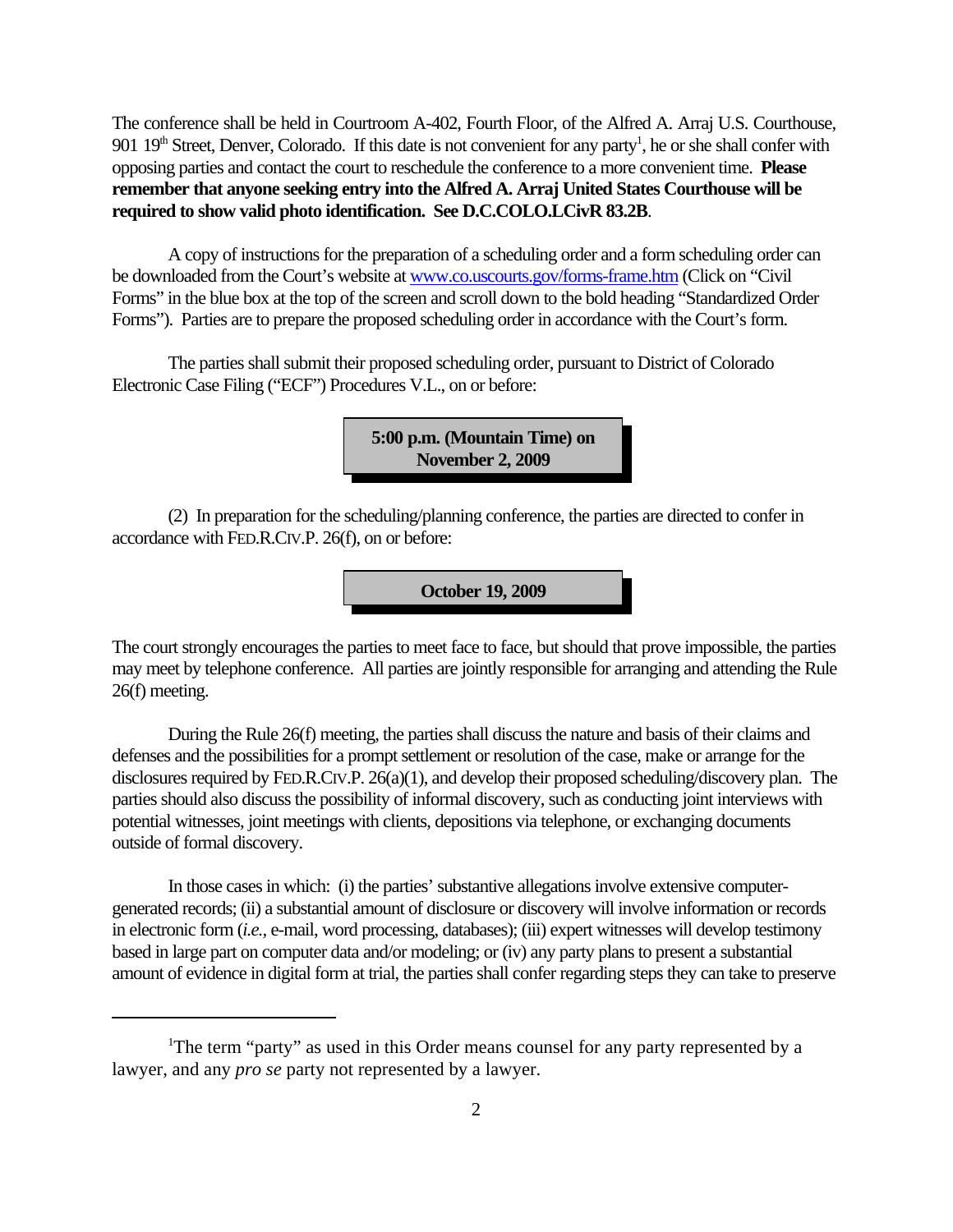computer records and data, facilitate computer-based discovery and who will pay costs, resolve privilege issues, limit discovery costs and delay, and avoid discovery disputes relating to electronic discovery. The parties shall be prepared to discuss these issues, as appropriate, in the proposed Scheduling Order and at the scheduling and planning conference.

These are the minimum requirements for the Rule 26(f) meeting. The parties are encouraged to have a comprehensive discussion and are required to approach the meeting cooperatively and in good faith. The parties are reminded that the purpose of the Rule 26(f) meeting is to expedite the disposition of the action, discourage wasteful pretrial activities, and improve the quality of any eventual trial through more thorough preparation. The discussion of claims and defenses shall be a substantive, meaningful discussion.

The parties are reminded that pursuant to FED.R.CIV.P. 26(d), no discovery shall be sought prior to the Rule 26(f) meeting.

(3) The parties shall comply with the mandatory disclosure requirements of FED.R.CIV.P. 26(a)(1) on or before:

**November 2, 2009**

Counsel and parties are reminded that mandatory disclosure requirements encompass computer-based evidence which may be used to support claims or defenses. Mandatory disclosures must be supplemented by the parties consistent with the requirements of FED.R.CIV.P. 26(e). Mandatory disclosures and supplementation are not to be filed with the Clerk of the Court.

(4) This matter also is referred to Magistrate Judge Shaffer for settlement purposes and with the authority to convene such settlement conferences and direct related procedures as may facilitate resolution of this case. The scheduling and planning conference is not a settlement conference, and no client representative is required to appear. Nonetheless, to facilitate an early evaluation for the possibility of settlement, parties shall e-mail a *brief* (15 pages or less including any attachments) Confidential Settlement Statement in PDF format to **Shaffer** Chambers@cod.uscourts.gov on or before **5:00 p.m. (Mountain Time) on November 2**, **2009**. This statement shall briefly outline the facts and issues involved in the case, and the possibilities for settlement, including any settlement authority from the client. Confidential settlements that are over fifteen (15) pages are to be submitted to the court as hard copies and shall be delivered to the office of the Clerk of the Court in an envelope marked "PRIVATE PER MAGISTRATE JUDGE SHAFFER'S ORDERS".

(5) All parties are expected to be familiar with the United States District Court for the District of Colorado Local Rules of Practice (D.C.COLOL.CIVR.). Copies are available through the District Court's web site: www.cod.uscourts.gov.

All out-of-state counsel shall comply with D.C.COLOL.CIVR. 83.3 prior to the Scheduling/Planning Conference.